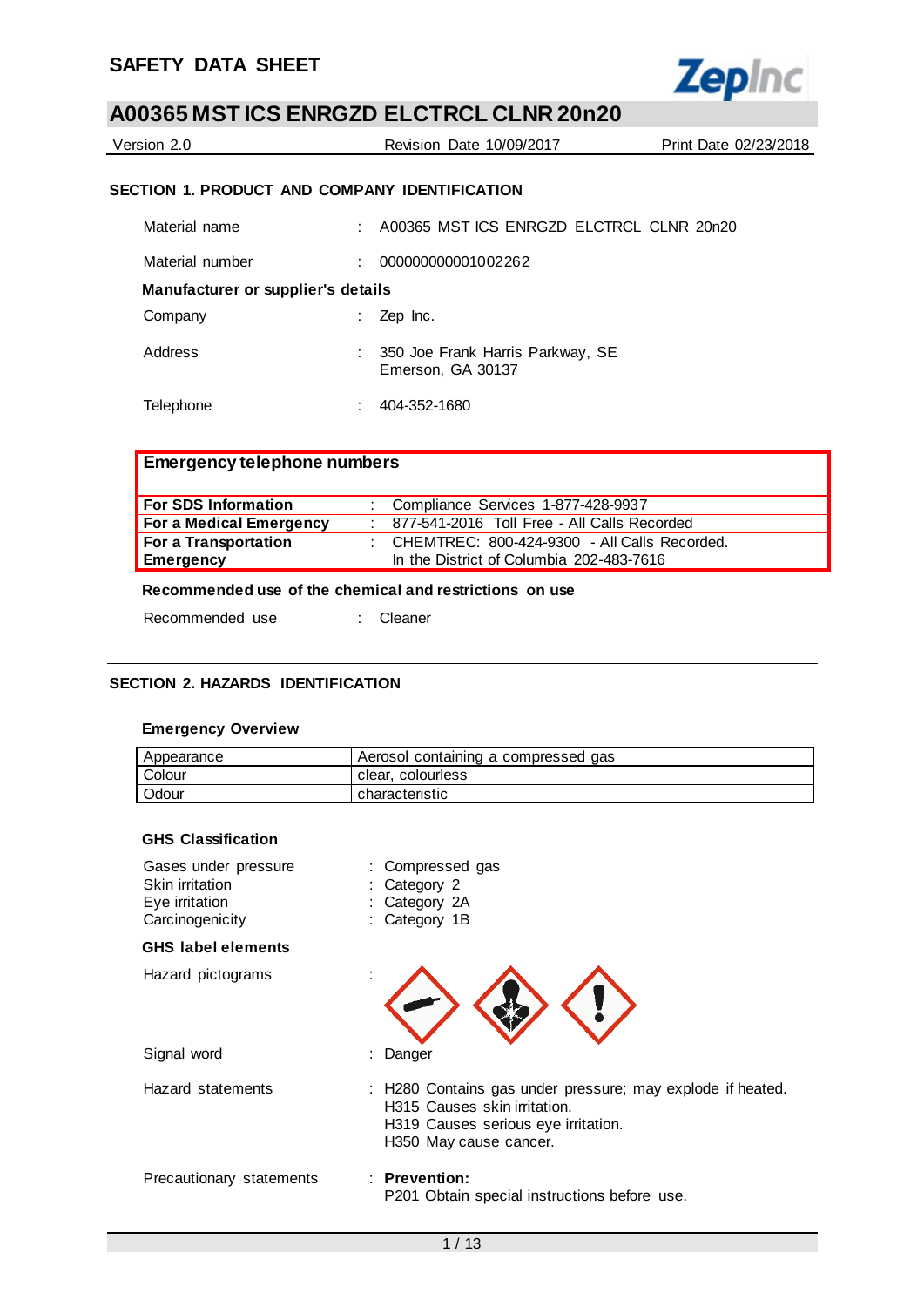

| Version 2.0 | Revision Date 10/09/2017                                                                                                                                                                                                                                                                                                                                                                                                                                                                                                                                                                                                                                                                                                                                                                                                                                                                                                                                                                                             | Print Date 02/23/2018 |
|-------------|----------------------------------------------------------------------------------------------------------------------------------------------------------------------------------------------------------------------------------------------------------------------------------------------------------------------------------------------------------------------------------------------------------------------------------------------------------------------------------------------------------------------------------------------------------------------------------------------------------------------------------------------------------------------------------------------------------------------------------------------------------------------------------------------------------------------------------------------------------------------------------------------------------------------------------------------------------------------------------------------------------------------|-----------------------|
|             | P202 Do not handle until all safety precautions have been read<br>and understood.<br>P264 Wash skin thoroughly after handling.<br>P280 Wear protective gloves/ protective clothing/ eye<br>protection/ face protection.<br>Response:<br>P302 + P352 IF ON SKIN: Wash with plenty of soap and water.<br>P305 + P351 + P338 IF IN EYES: Rinse cautiously with water<br>for several minutes. Remove contact lenses, if present and<br>easy to do. Continue rinsing.<br>P308 + P313 IF exposed or concerned: Get medical advice/<br>attention.<br>P332 + P313 If skin irritation occurs: Get medical advice/<br>attention.<br>P337 + P313 If eye irritation persists: Get medical advice/<br>attention.<br>P362 Take off contaminated clothing and wash before reuse.<br>Storage:<br>$P410 + P412$ Protect from sunlight. Do not expose to<br>temperatures exceeding 50 °C/ 122 °F.<br>P403 Store in a well-ventilated place.<br>Disposal:<br>P501 Dispose of contents/container to an approved waste<br>disposal plant. |                       |

#### **SECTION 3. COMPOSITION/INFORMATION ON INGREDIENTS**

Substance / Mixture : Mixture

#### **Hazardous components**

| Chemical name         | CAS-No.  | Concentration [%]     |
|-----------------------|----------|-----------------------|
| I tetrachloroethylene | 127-18-4 | $\vert$ >= 90 - < 100 |
| Lacetone              | 67-64-1  | l >= 1 - < 5          |
| I carbon dioxide      | 124-38-9 | l >= 1 - < 5          |
| .<br>.                | .        |                       |

The exact percentages of disclosed substances are withheld as trade secrets.

#### **SECTION 4. FIRST AID MEASURES**

| General advice          | : Move out of dangerous area.<br>Show this safety data sheet to the doctor in attendance.<br>Do not leave the victim unattended.<br>Get medical attention immediately.                                           |
|-------------------------|------------------------------------------------------------------------------------------------------------------------------------------------------------------------------------------------------------------|
| If inhaled              | : If unconscious, place in recovery position and seek medical<br>advice.<br>If symptoms persist, call a physician.                                                                                               |
| In case of skin contact | : If skin irritation persists, call a physician.<br>Wash off immediately with plenty of water for at least 15<br>minutes.<br>Remove contaminated clothing and shoes.<br>Wash contaminated clothing before reuse. |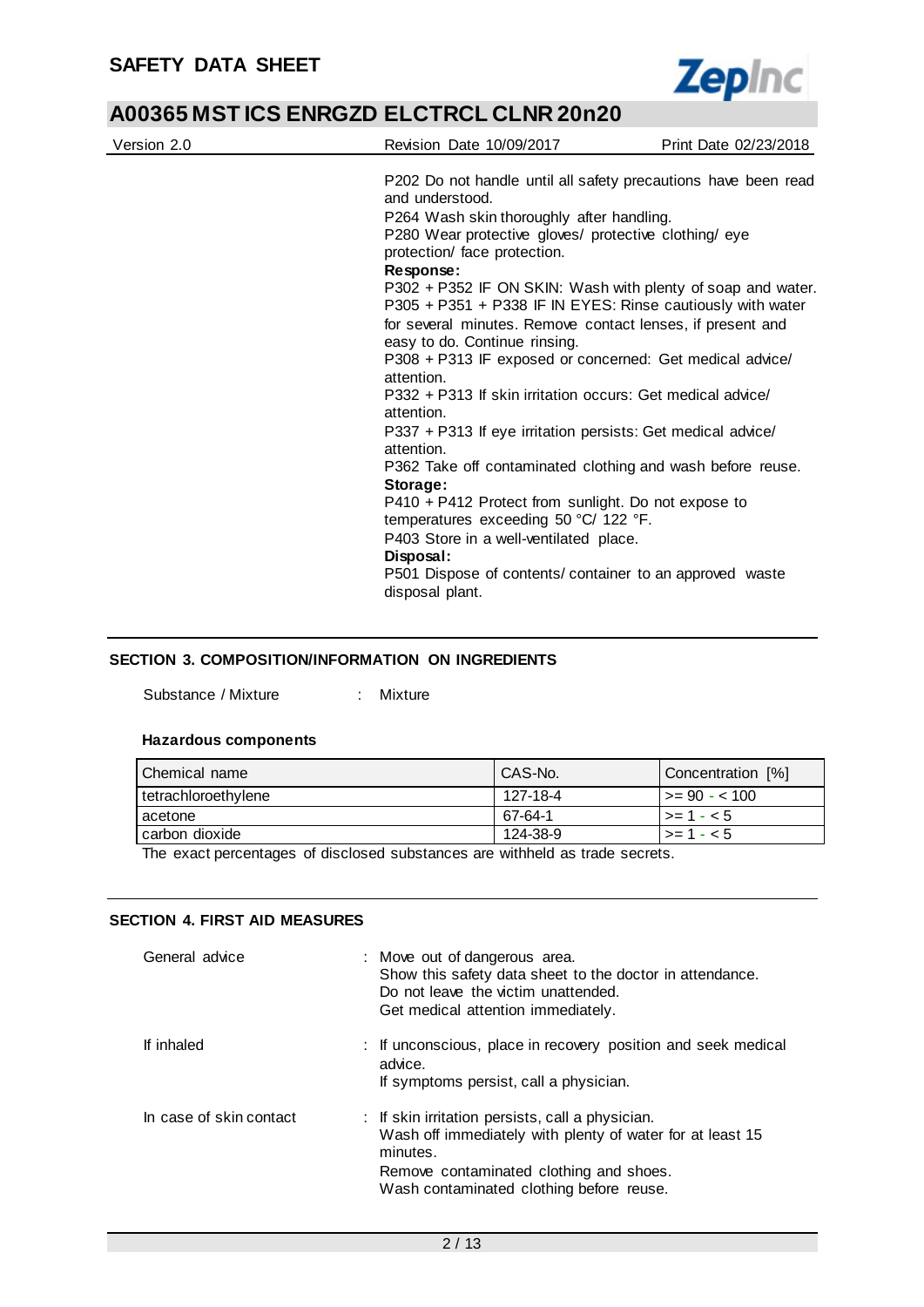

| Version 2.0                                                       | Revision Date 10/09/2017                                                                                                                                                                                                                                                                                                                                                                    | Print Date 02/23/2018 |
|-------------------------------------------------------------------|---------------------------------------------------------------------------------------------------------------------------------------------------------------------------------------------------------------------------------------------------------------------------------------------------------------------------------------------------------------------------------------------|-----------------------|
| In case of eye contact                                            | : Remove contact lenses.<br>In case of contact, immediately flush eyes with plenty of water<br>for at least 15 minutes.<br>If eye irritation persists, consult a specialist.<br>Protect unharmed eye.<br>Keep eye wide open while rinsing.                                                                                                                                                  |                       |
| If swallowed                                                      | : DO NOT induce vomiting unless directed to do so by a<br>physician or poison control center.<br>Keep respiratory tract clear.<br>Never give anything by mouth to an unconscious person.<br>If symptoms persist, call a physician.<br>Take victim immediately to hospital.                                                                                                                  |                       |
| Most important symptoms<br>and effects, both acute and<br>delayed | : Effects are dependent on exposure (dose, concentration,<br>contact time).<br>Effects are immediate and delayed.<br>Symptoms may include irritation, redness, pain, and rash.<br>Chronic effects are delayed and symptoms may not be<br>observed during an exposure.<br>Causes skin irritation.<br>Causes serious eye irritation.<br>Review section 2 of SDS to see all potential hazards. |                       |
| Notes to physician                                                | Treat symptomatically. Symptoms may be delayed.                                                                                                                                                                                                                                                                                                                                             |                       |

### **SECTION 5. FIREFIGHTING MEASURES**

| Suitable extinguishing media                     | : Dry chemical<br>Alcohol-resistant foam<br>Carbon dioxide (CO2)<br>Water spray jet                                                                                                                                             |
|--------------------------------------------------|---------------------------------------------------------------------------------------------------------------------------------------------------------------------------------------------------------------------------------|
| Unsuitable extinguishing<br>media                | : High volume water jet                                                                                                                                                                                                         |
| Specific hazards during<br>firefighting          | : Do not allow run-off from fire fighting to enter drains or water<br>courses.                                                                                                                                                  |
| Hazardous combustion<br>products                 | : Carbon dioxide (CO2)<br>Carbon monoxide<br>Smoke<br>Chlorine compounds                                                                                                                                                        |
| Specific extinguishing<br>methods                | : Use extinguishing measures that are appropriate to local<br>circumstances and the surrounding environment.                                                                                                                    |
| Further information                              | : Collect contaminated fire extinguishing water separately. This<br>must not be discharged into drains.<br>Fire residues and contaminated fire extinguishing water must<br>be disposed of in accordance with local regulations. |
| Special protective equipment<br>for firefighters | : Wear self-contained breathing apparatus for firefighting if<br>necessary.                                                                                                                                                     |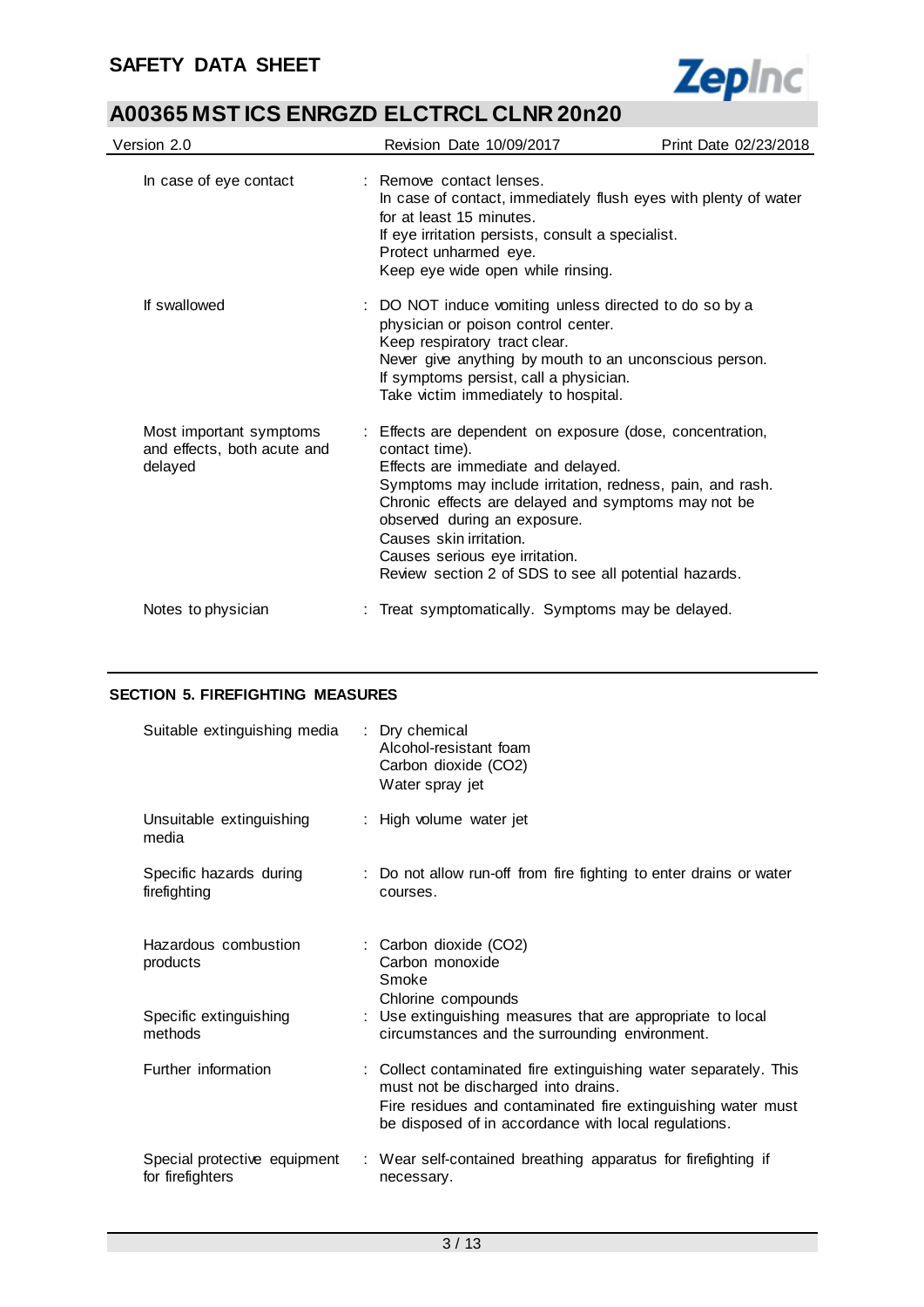

Version 2.0 Revision Date 10/09/2017 Print Date 02/23/2018

#### **SECTION 6. ACCIDENTAL RELEASE MEASURES**

| Personal precautions,<br>protective equipment and<br>emergency procedures | : Use personal protective equipment.<br>Ensure adequate ventilation.<br>Remove all sources of ignition.<br>Immediately evacuate personnel to safe areas.<br>Beware of vapours accumulating to form explosive<br>concentrations. Vapours can accumulate in low areas. |
|---------------------------------------------------------------------------|----------------------------------------------------------------------------------------------------------------------------------------------------------------------------------------------------------------------------------------------------------------------|
| Environmental precautions                                                 | : Prevent product from entering drains.<br>Prevent further leakage or spillage if safe to do so.<br>If the product contaminates rivers and lakes or drains inform<br>respective authorities.                                                                         |
| Methods and materials for<br>containment and cleaning up                  | : Soak up with inert absorbent material (e.g. sand, silica gel,<br>acid binder, universal binder, sawdust).<br>Sweep up or vacuum up spillage and collect in suitable<br>container for disposal.                                                                     |

#### **SECTION 7. HANDLING AND STORAGE**

| Advice on safe handling     | : Avoid exposure - obtain special instructions before use.<br>Avoid contact with skin and eyes.<br>For personal protection see section 8.<br>Smoking, eating and drinking should be prohibited in the<br>application area.<br>Container may be opened only under exhaust ventilation<br>hood.<br>Always replace cap after use.<br>Dispose of rinse water in accordance with local and national<br>regulations.<br>Do not breathe vapours or spray mist.                                                                |
|-----------------------------|------------------------------------------------------------------------------------------------------------------------------------------------------------------------------------------------------------------------------------------------------------------------------------------------------------------------------------------------------------------------------------------------------------------------------------------------------------------------------------------------------------------------|
| Conditions for safe storage | : BEWARE: Aerosol is pressurized. Keep away from direct sun<br>exposure and temperatures over 50 °C. Do not open by force<br>or throw into fire even after use. Do not spray on flames or<br>red-hot objects.<br>Containers which are opened must be carefully resealed and<br>kept upright to prevent leakage.<br>Observe label precautions.<br>Electrical installations / working materials must comply with<br>the technological safety standards.<br>Keep in a dry, cool and well-ventilated place.<br>No smoking. |
| Materials to avoid          | : Strong oxidizing agents                                                                                                                                                                                                                                                                                                                                                                                                                                                                                              |

#### **SECTION 8. EXPOSURE CONTROLS/PERSONAL PROTECTION**

#### **Components with workplace control parameters**

| .<br>onents | $\mathbf{v}$<br>`-No. | tvpe<br>$\sim$<br>.<br>valu. | ontrol | 0.010<br>്റ്റാറ |
|-------------|-----------------------|------------------------------|--------|-----------------|
|             |                       |                              |        |                 |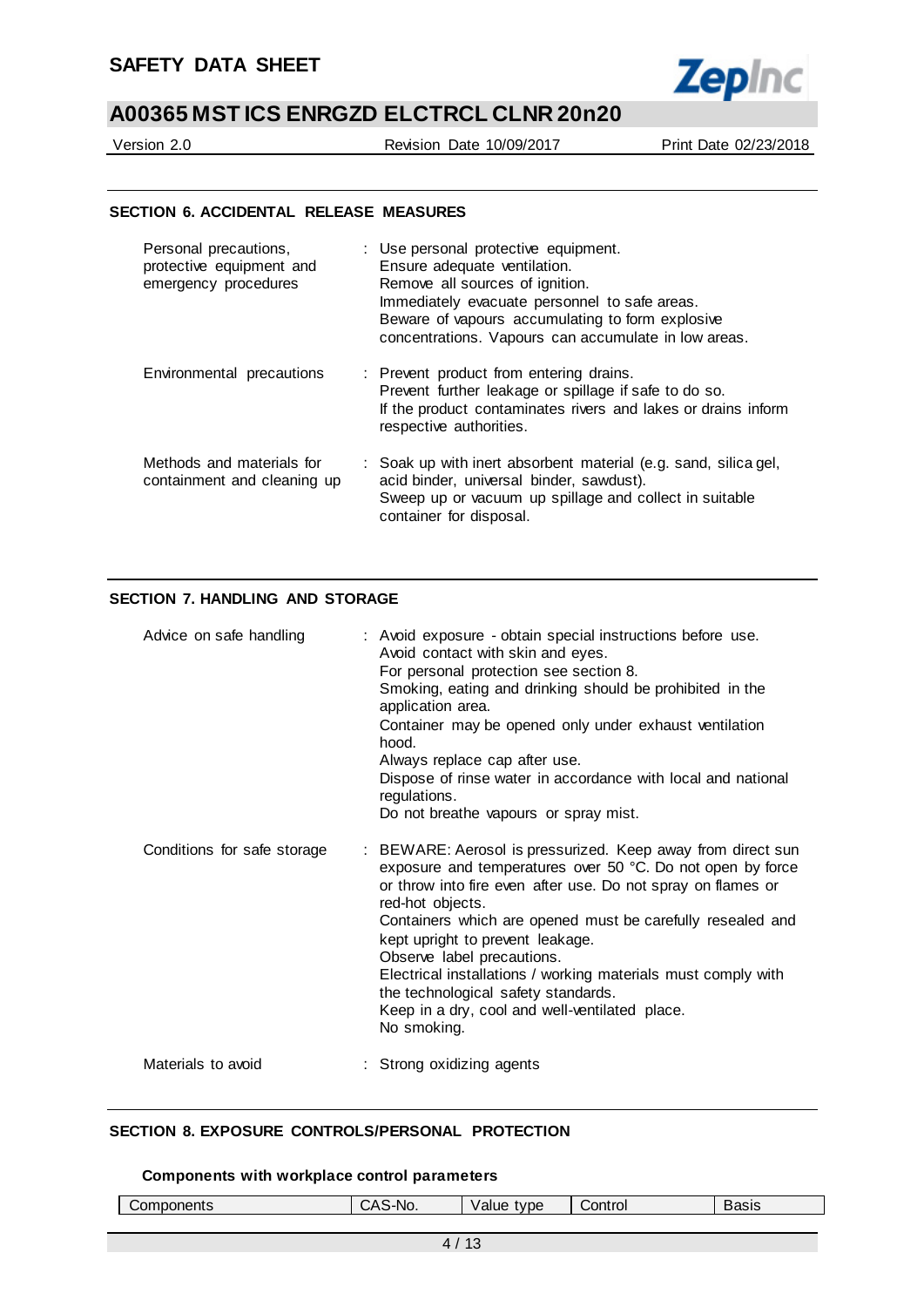

| Version 2.0         |          | Revision Date 10/09/2017 |                             | Print Date 02/23/2018 |
|---------------------|----------|--------------------------|-----------------------------|-----------------------|
|                     |          | (Form of<br>exposure)    | parameters /<br>Permissible |                       |
|                     |          |                          | concentration               |                       |
| tetrachloroethylene | 127-18-4 | <b>TWA</b>               | 25 ppm                      | <b>ACGIH</b>          |
|                     |          | <b>STEL</b>              | 100 ppm                     | <b>ACGIH</b>          |
|                     |          | <b>TWA</b>               | $\overline{100}$ ppm        | OSHA Z-2              |
|                     |          | <b>CEIL</b>              | 200 ppm                     | OSHA Z-2              |
|                     |          | Peak                     | 300 ppm                     | OSHA Z-2              |
|                     |          | <b>TWA</b>               | 25 ppm<br>170 mg/m3         | OSHA P0               |
|                     |          | <b>STEL</b>              | $100$ ppm                   | <b>CAL PEL</b>        |
|                     |          |                          | 685 mg/m3                   |                       |
|                     |          | $\mathsf{C}$             | 300 ppm                     | <b>CAL PEL</b>        |
|                     |          | PEL                      | 25 ppm                      | <b>CAL PEL</b>        |
|                     |          |                          | 170 mg/m3                   |                       |
| acetone             | 67-64-1  | <b>TWA</b>               | 250 ppm                     | <b>ACGIH</b>          |
|                     |          | <b>STEL</b>              | 500 ppm                     | <b>ACGIH</b>          |
|                     |          | <b>TWA</b>               | 250 ppm                     | <b>NIOSH REL</b>      |
|                     |          |                          | 590 mg/m3                   |                       |
|                     |          | <b>TWA</b>               | 1,000 ppm                   | OSHA <sub>Z-1</sub>   |
|                     |          |                          | 2,400 mg/m3                 |                       |
|                     |          | <b>TWA</b>               | 750 ppm                     | <b>OSHA P0</b>        |
|                     |          |                          | 1,800 mg/m3                 |                       |
|                     |          | <b>STEL</b>              | 1,000 ppm                   | <b>OSHA P0</b>        |
|                     |          |                          | 2,400 mg/m3                 |                       |
|                     |          | <b>STEL</b>              | 750 ppm                     | <b>CAL PEL</b>        |
|                     |          |                          | 1,780 mg/m3                 |                       |
|                     |          | $\mathsf C$              | 3,000 ppm                   | <b>CAL PEL</b>        |
|                     |          | PEL                      | $\overline{500}$ ppm        | <b>CAL PEL</b>        |
|                     |          |                          | 1,200 mg/m3                 |                       |
| carbon dioxide      | 124-38-9 | <b>TWA</b>               | $5,000$ ppm                 | <b>ACGIH</b>          |
|                     |          | <b>STEL</b>              | 30,000 ppm                  | <b>ACGIH</b>          |
|                     |          | <b>TWA</b>               | 5,000 ppm<br>9,000 mg/m3    | NIOSH REL             |
|                     |          | <b>ST</b>                | 30,000 ppm<br>54,000 mg/m3  | NIOSH REL             |
|                     |          | <b>TWA</b>               | 5,000 ppm<br>9,000 mg/m3    | OSHA Z-1              |
|                     |          | <b>TWA</b>               | 10,000 ppm<br>18,000 mg/m3  | OSHA P0               |
|                     |          | <b>STEL</b>              | 30,000 ppm<br>54,000 mg/m3  | OSHA P0               |
|                     |          | <b>PEL</b>               | 5,000 ppm<br>9,000 mg/m3    | CAL PEL               |
|                     |          | <b>STEL</b>              | 30,000 ppm<br>54,000 mg/m3  | CAL PEL               |

## **Biological occupational exposure limits**

| Component               | CAS-No.  | Control      | <b>Biological</b> | Sampling  | Permissible   | <b>Basis</b>     |
|-------------------------|----------|--------------|-------------------|-----------|---------------|------------------|
|                         |          | parameters   | specimen          | time      | concentration |                  |
| <b>TETRACHLOROETHEN</b> | 127-18-4 | Tetrachloroe | In blood          | Prior to  | $0.5$ mg/l    | <b>ACGIH BEI</b> |
|                         |          | thylene      |                   | shift (16 |               |                  |
|                         |          |              |                   | hours     |               |                  |
|                         |          |              |                   | after     |               |                  |
|                         |          |              |                   | exposure  |               |                  |
|                         |          |              |                   | ceases)   |               |                  |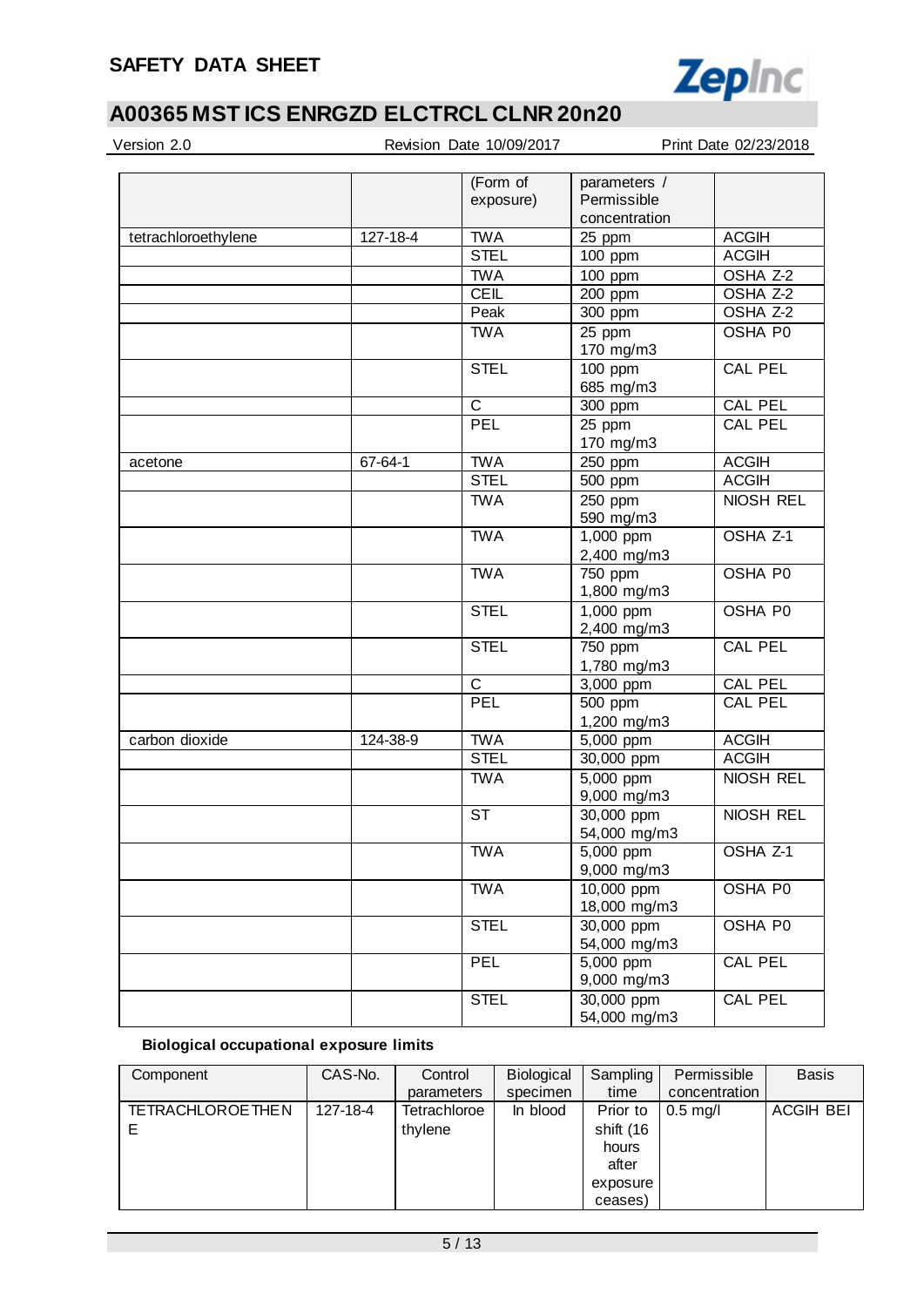

| Version 2.0                                                                                                     |         | Revision Date 10/09/2017                                                                                          |                        |                                                                            | Print Date 02/23/2018 |                  |
|-----------------------------------------------------------------------------------------------------------------|---------|-------------------------------------------------------------------------------------------------------------------|------------------------|----------------------------------------------------------------------------|-----------------------|------------------|
| <b>TETRACHLOROE THEN</b><br>Ε                                                                                   |         | Tetrachloroe<br>thylene                                                                                           | In end-<br>exhaled air | Prior to<br>shift (16<br>hours<br>after<br>exposure<br>ceases)             | 3.ppm                 | <b>ACGIH BEI</b> |
| 2-PROPANONE                                                                                                     | 67-64-1 | Acetone                                                                                                           | Urine                  | End of<br>shift (As<br>soon as<br>possible<br>after<br>exposure<br>ceases) | 25 mg/l               | <b>ACGIH BEI</b> |
| <b>Engineering measures</b><br>: effective ventilation in all processing areas<br>Personal protective equipment |         |                                                                                                                   |                        |                                                                            |                       |                  |
| Respiratory protection                                                                                          |         | No personal respiratory protective equipment normally<br>required.                                                |                        |                                                                            |                       |                  |
| Hand protection<br>Remarks                                                                                      |         | The suitability for a specific workplace should be discussed<br>with the producers of the protective gloves.      |                        |                                                                            |                       |                  |
| Eye protection                                                                                                  |         | Always wear eye protection when the potential for inadvertent<br>eye contact with the product cannot be excluded. |                        |                                                                            |                       |                  |
| Skin and body protection                                                                                        |         | : No special protection is required.                                                                              |                        |                                                                            |                       |                  |

| Hygiene measures | : When using do not eat or drink.<br>When using do not smoke. |
|------------------|---------------------------------------------------------------|
|                  | Wash hands before breaks and at the end of workday.           |

### **SECTION 9. PHYSICAL AND CHEMICAL PROPERTIES**

| Appearance                   | : Aerosol containing a compressed gas |
|------------------------------|---------------------------------------|
| Colour                       | : clear. colourless                   |
| Odour                        | : characteristic                      |
| Odour Threshold              | : No data available                   |
| рH                           | : Not applicable                      |
| Melting point/freezing point | : No data available                   |
| Boiling point                | : No data available                   |
| Flash point                  |                                       |
|                              | does not flash                        |
| Evaporation rate             | : not determined                      |
| Flammability (solid, gas)    | : The product is not flammable.       |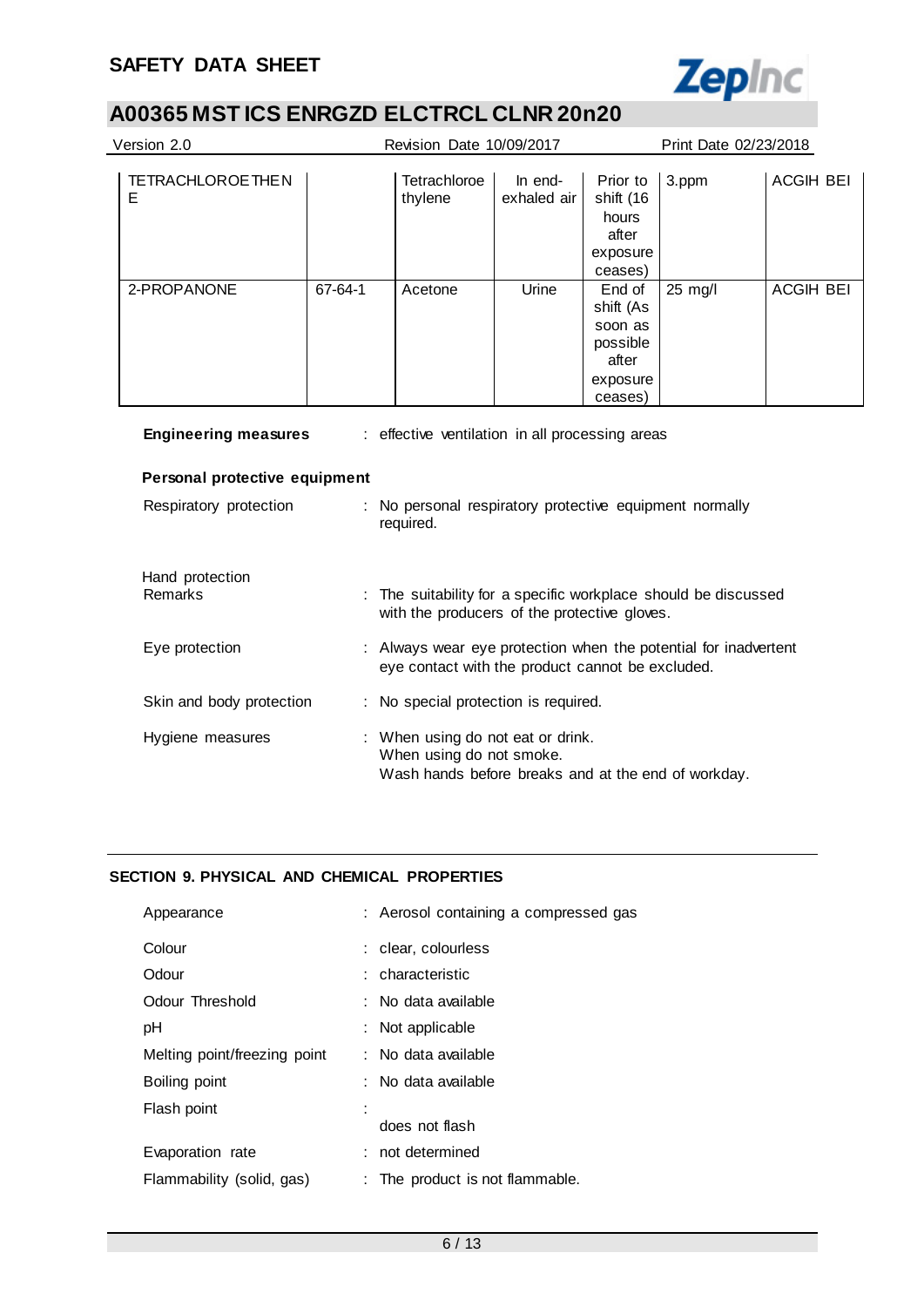

| Version 2.0                                | <b>Revision Date 10/09/2017</b> | Print Date 02/23/2018 |
|--------------------------------------------|---------------------------------|-----------------------|
| Upper explosion limit                      | : No data available             |                       |
| Lower explosion limit                      | : No data available             |                       |
| Vapour pressure                            | $: 5,860 - 6,894$ hPa           |                       |
| Relative vapour density                    | : No data available             |                       |
| Density                                    | : $1.60$ g/cm3                  |                       |
| Solubility(ies)                            |                                 |                       |
| Water solubility                           | $:$ insoluble                   |                       |
| Partition coefficient: n-<br>octanol/water | : No data available             |                       |
| Auto-ignition temperature                  | : not determined                |                       |
| Thermal decomposition                      | : No data available             |                       |
| Viscosity                                  |                                 |                       |
| Viscosity, kinematic                       | : No data available             |                       |
| Heat of combustion                         | : 6.12 kJ/g                     |                       |

### **SECTION 10. STABILITY AND REACTIVITY**

| Reactivity                            | : Stable                                                                                              |
|---------------------------------------|-------------------------------------------------------------------------------------------------------|
| Chemical stability                    | : Stable under normal conditions.                                                                     |
| Possibility of hazardous<br>reactions | : Vapours may form explosive mixture with air.<br>No decomposition if stored and applied as directed. |
| Conditions to avoid                   | : Heat, flames and sparks.<br>Extremes of temperature and direct sunlight.                            |
| Incompatible materials                | $:$ Aluminium<br>Strong oxidizing agents                                                              |
| Hazardous decomposition<br>products   | : Carbon monoxide<br>Carbon dioxide (CO2)<br>Gaseous hydrogen chloride (HCI).<br>Phosgene<br>Chlorine |

## **SECTION 11. TOXICOLOGICAL INFORMATION**

### **Potential Health Effects**

| Aggravated Medical<br>Condition | : None known.                                                               |
|---------------------------------|-----------------------------------------------------------------------------|
| Symptoms of Overexposure        | : Effects are dependent on exposure (dose, concentration,<br>contact time). |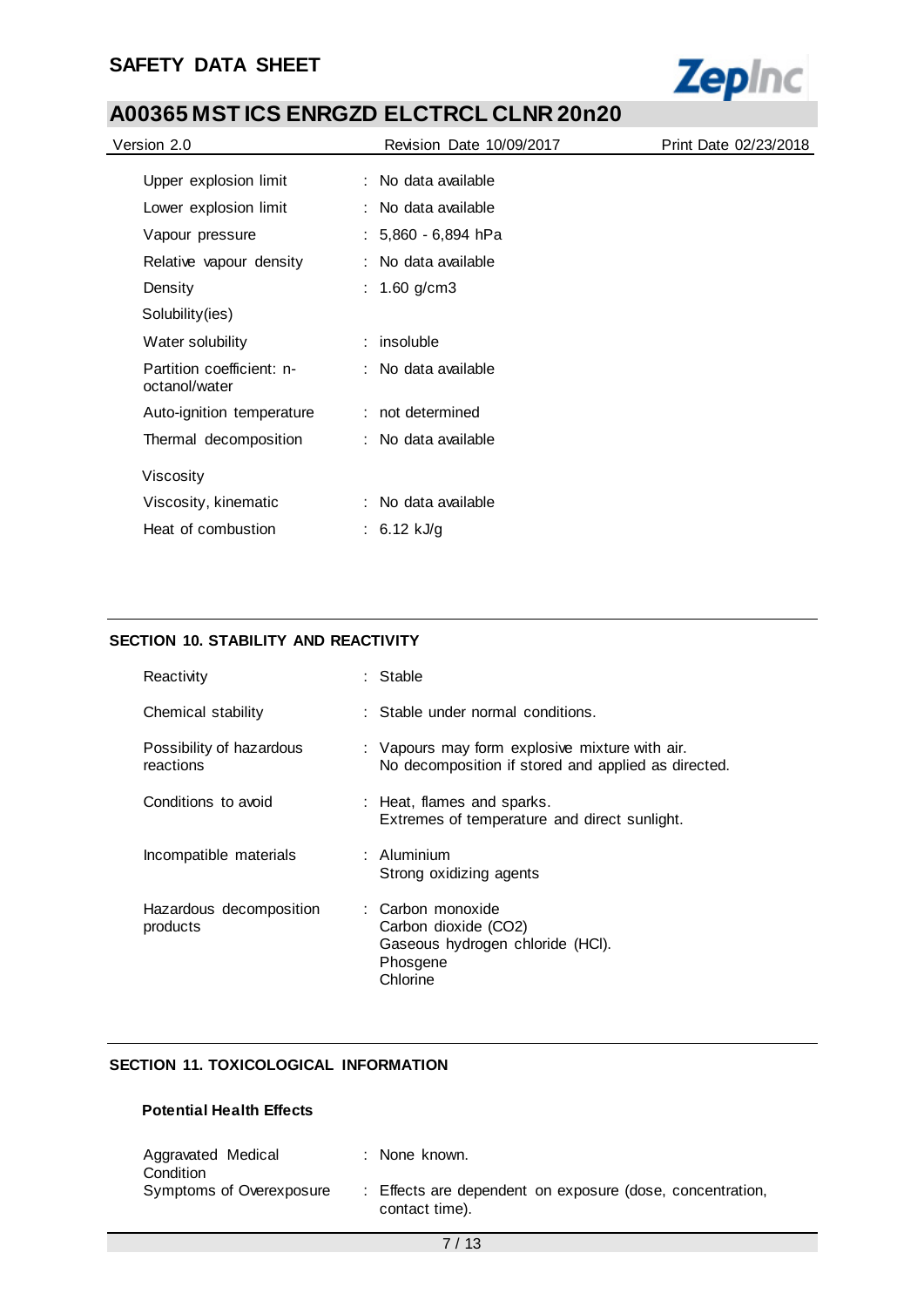

| Version 2.0                                  | Revision Date 10/09/2017                                                                                                                                                               | Print Date 02/23/2018 |
|----------------------------------------------|----------------------------------------------------------------------------------------------------------------------------------------------------------------------------------------|-----------------------|
|                                              | Effects are immediate and delayed.<br>Symptoms may include irritation, redness, pain, and rash.<br>Chronic effects are delayed and symptoms may not be<br>observed during an exposure. |                       |
| Carcinogenicity:                             |                                                                                                                                                                                        |                       |
| <b>IARC</b>                                  | Group 2A: Probably carcinogenic to humans                                                                                                                                              |                       |
|                                              | tetrachloroethylene                                                                                                                                                                    | 127-18-4              |
| <b>OSHA</b>                                  | No component of this product present at levels greater than or<br>equal to 0.1% is on OSHA's list of regulated carcinogens.                                                            |                       |
| <b>NTP</b>                                   | Reasonably anticipated to be a human carcinogen                                                                                                                                        |                       |
|                                              | tetrachloroethylene                                                                                                                                                                    | 127-18-4              |
| <b>Acute toxicity</b>                        |                                                                                                                                                                                        |                       |
| Product:                                     |                                                                                                                                                                                        |                       |
| Acute oral toxicity                          | : Acute toxicity estimate: 2,837 mg/kg<br>Method: Calculation method                                                                                                                   |                       |
| Acute dermal toxicity                        | : Acute toxicity estimate : $> 5,000$ mg/kg<br>Method: Calculation method                                                                                                              |                       |
| <b>Components:</b>                           |                                                                                                                                                                                        |                       |
| tetrachloroethylene:<br>Acute oral toxicity  | : LD50 Oral Rat: 2,629 mg/kg                                                                                                                                                           |                       |
| Acute inhalation toxicity                    | : LC50 Rat: 34,200 mg/l<br>Exposure time: 8 h                                                                                                                                          |                       |
| Acute dermal toxicity                        | : LD50 Dermal Rabbit: 5,000 mg/kg                                                                                                                                                      |                       |
| acetone:<br>Acute oral toxicity              | : LD50 Rat: 5,800 mg/kg                                                                                                                                                                |                       |
| Acute inhalation toxicity                    | : LC50 Rat: 132 mg/l<br>Exposure time: 3 h                                                                                                                                             |                       |
|                                              | LC50 Rat: 50.1 mg/l                                                                                                                                                                    |                       |
| Acute dermal toxicity                        | : LD50 Guinea pig: $> 7,426$ mg/kg                                                                                                                                                     |                       |
|                                              | LD50 Rabbit: $> 7,426$ mg/kg                                                                                                                                                           |                       |
| <b>Skin corrosion/irritation</b><br>Product: |                                                                                                                                                                                        |                       |
|                                              |                                                                                                                                                                                        |                       |

Remarks: Irritating to skin.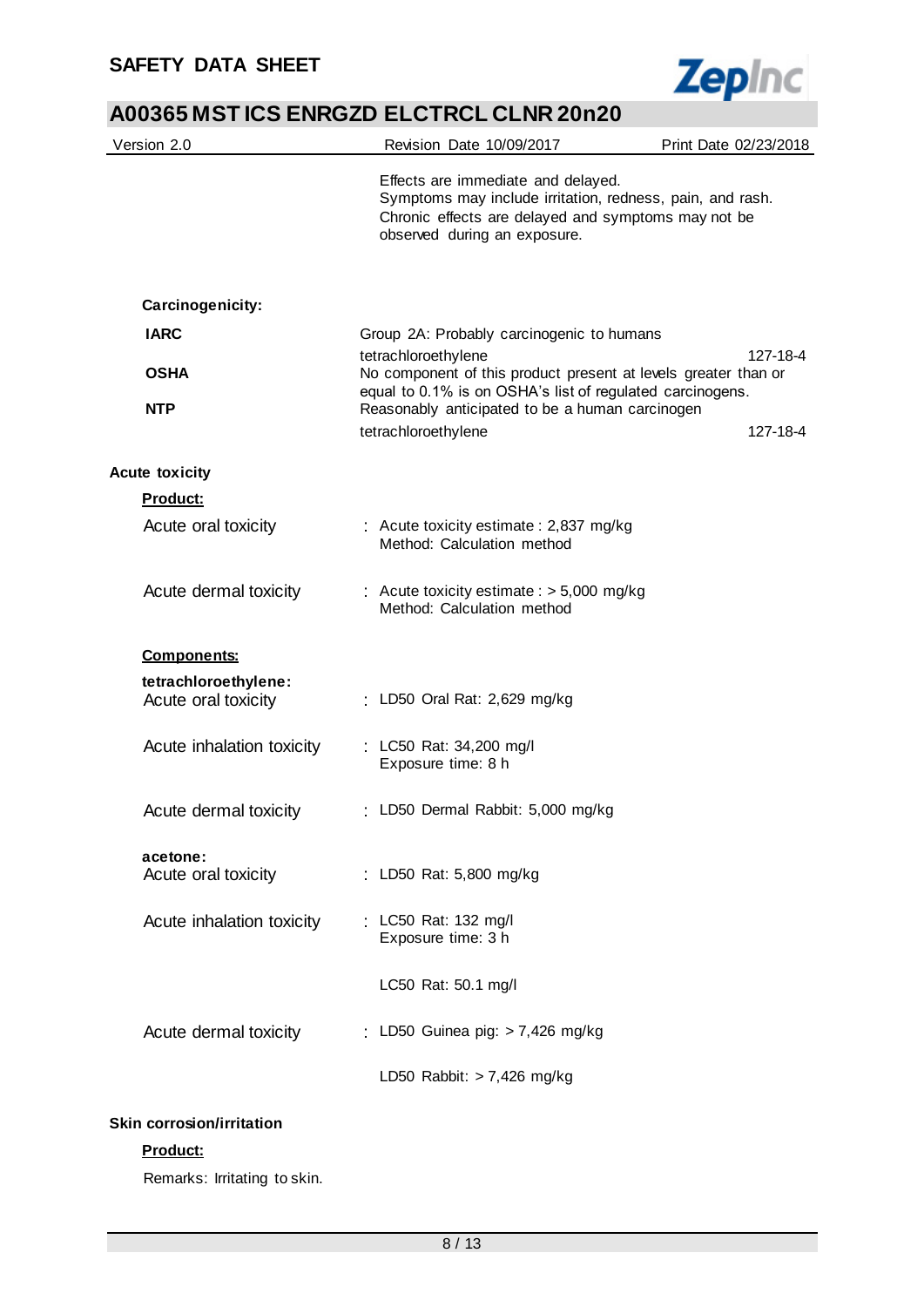

Version 2.0 Revision Date 10/09/2017 Print Date 02/23/2018

#### **Serious eye damage/eye irritation**

**Product:**

Remarks: Irritating to eyes.

#### **Respiratory or skin sensitisation**

No data available

#### **Germ cell mutagenicity**

No data available

#### **Carcinogenicity**

No data available

#### **Reproductive toxicity**

No data available

#### **STOT - single exposure**

No data available

#### **STOT - repeated exposure**

No data available

#### **Aspiration toxicity**

No data available

#### **Further information**

#### **Product:**

Remarks: No data available

### **SECTION 12. ECOLOGICAL INFORMATION**

#### **Ecotoxicity**

No data available

#### **Persistence and degradability**

No data available **Bioaccumulative potential**

#### **Product:**

| Partition coefficient: n-<br>octanol/water<br><b>Components:</b>    | : Remarks: No data available |
|---------------------------------------------------------------------|------------------------------|
| tetrachloroethylene :<br>Partition coefficient: n-<br>octanol/water | : $log Pow: 3.40$            |

#### **Mobility in soil**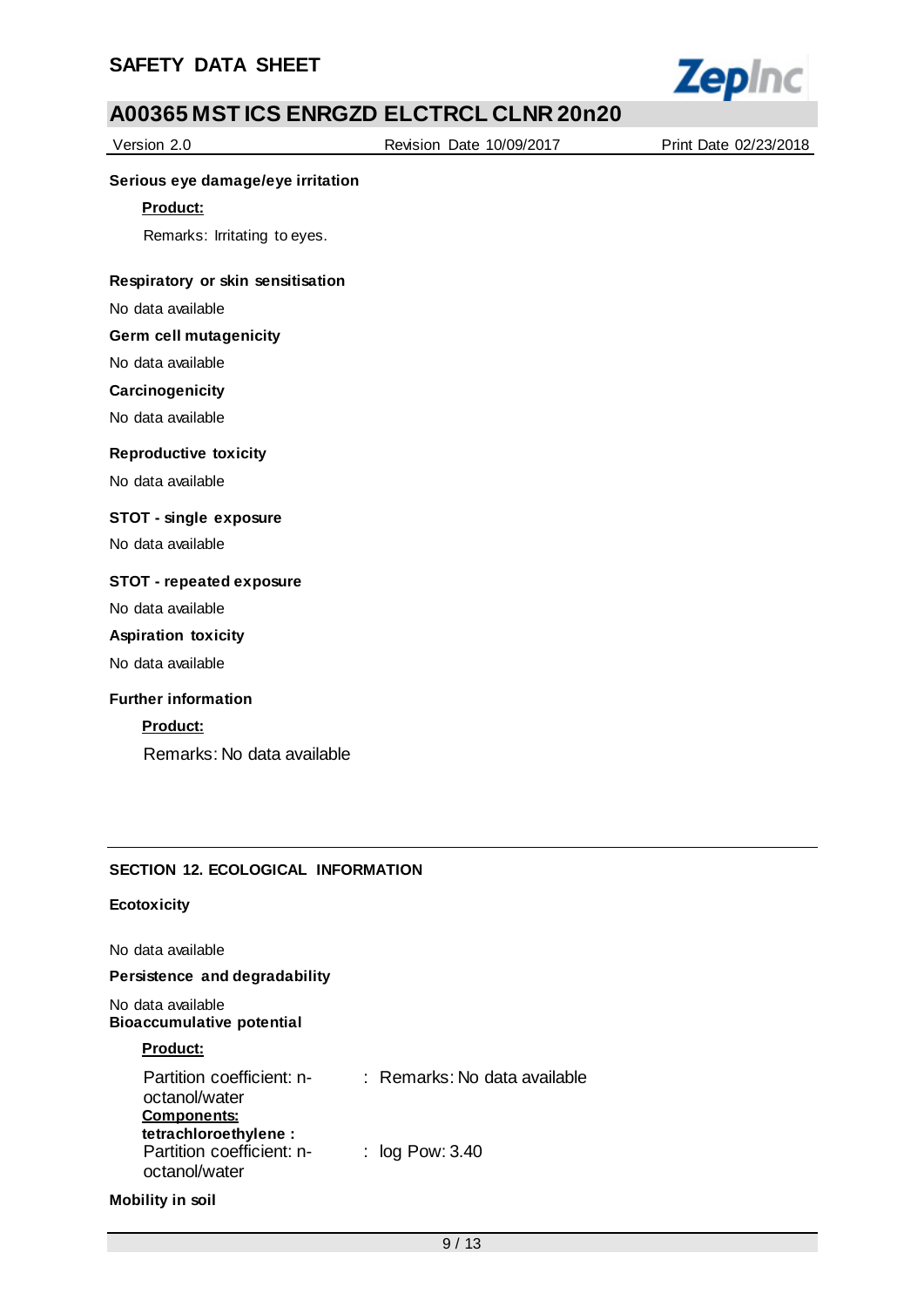

| Version 2.0                          | Revision Date 10/09/2017                                                                                                                                                          | Print Date 02/23/2018 |
|--------------------------------------|-----------------------------------------------------------------------------------------------------------------------------------------------------------------------------------|-----------------------|
| No data available                    |                                                                                                                                                                                   |                       |
| Other adverse effects                |                                                                                                                                                                                   |                       |
| No data available<br><b>Product:</b> |                                                                                                                                                                                   |                       |
| Regulation                           | 40 CFR Protection of Environment; Part 82 Protection of<br>Stratospheric Ozone - CAA Section 602 Class I<br><b>Substances</b>                                                     |                       |
| <b>Remarks</b>                       | This product neither contains, nor was manufactured<br>with a Class I or Class II ODS as defined by the U.S.<br>Clean Air Act Section 602 (40 CFR 82, Subpt. A, App.A<br>$+ B$ ). |                       |

### **SECTION 13. DISPOSAL CONSIDERATIONS**

| Disposal methods       |                                                                                                                                                                                                                              |
|------------------------|------------------------------------------------------------------------------------------------------------------------------------------------------------------------------------------------------------------------------|
| Waste from residues    | : The product should not be allowed to enter drains, water<br>courses or the soil.<br>Do not contaminate ponds, waterways or ditches with<br>chemical or used container.<br>Dispose of in accordance with local regulations. |
| Contaminated packaging | : Empty remaining contents.<br>Dispose of as unused product.<br>Do not re-use empty containers.<br>Do not burn, or use a cutting torch on, the empty drum.                                                                   |

#### **SECTION 14. TRANSPORT INFORMATION**

Transportation Regulation: 49 CFR (USA): ORM-D, CONSUMER COMMODITY

Transportation Regulation: IMDG (Vessel): UN1950, AEROSOLS, NON-FLAMMABLE, 2.2, - Limited quantity

Transportation Regulation: IATA (Cargo Air): UN1950, AEROSOLS, NON-FLAMMABLE, 2.2, - Limited quantity

Transportation Regulation: IATA (Passenger Air): UN1950, AEROSOLS, NON-FLAMMABLE, 2.2, - Limited quantity

Transportation Regulation: TDG (Canada): UN1950, AEROSOLS, NON-FLAMMABLE, 2.2, - Limited quantity

The product as delivered to the customer conforms to packaging requirements for shipment by road under US Department of Transportation (DOT) regulations. Additional transportation classifications noted above are for reference only, and not a certification or warranty of the suitability of the packaging for shipment under these alternative transport regulations.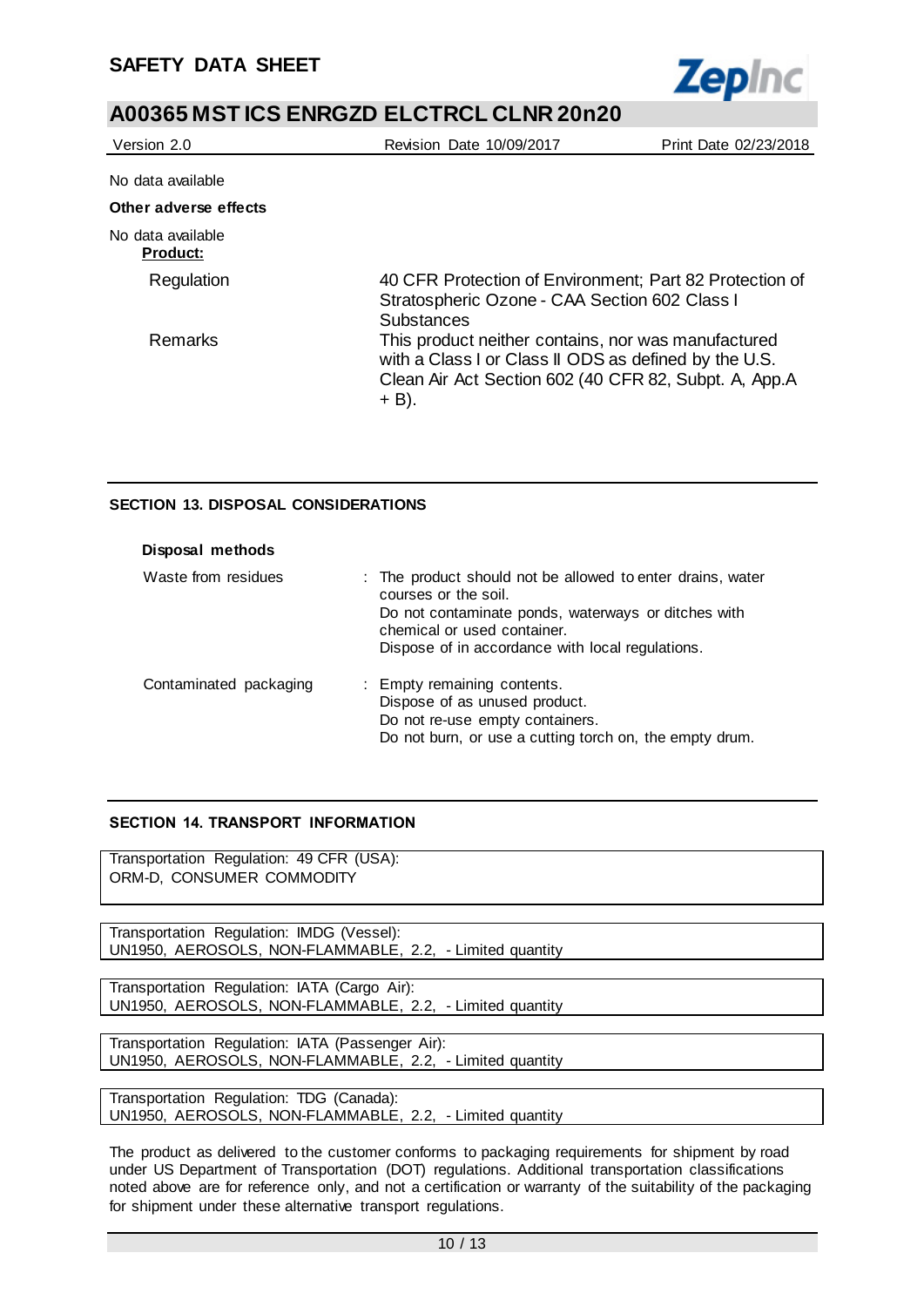

Version 2.0 Revision Date 10/09/2017 Print Date 02/23/2018

#### **SECTION 15. REGULATORY INFORMATION**

**TSCA list** : No substances are subject to a Significant New Use Rule.

No substances are subject to TSCA 12(b) export notification requirements.

#### **EPCRA - Emergency Planning and Community Right-to-Know Act**

#### **CERCLA Reportable Quantity**

| Components          | CAS-No.  | (lbs) | Component RQ   Calculated product RQ<br>(Ibs) |
|---------------------|----------|-------|-----------------------------------------------|
| tetrachloroethylene | 127-18-4 | 100   | 107                                           |

#### **SARA 304 Extremely Hazardous Substances Reportable Quantity**

This material does not contain any components with a section 304 EHS RQ.

| SARA 311/312 Hazards | : Gases under pressure<br>Skin corrosion or irritation<br>Serious eye damage or eye irritation<br>Carcinogenicity                                                                                           |          |           |
|----------------------|-------------------------------------------------------------------------------------------------------------------------------------------------------------------------------------------------------------|----------|-----------|
| <b>SARA 302</b>      | : No chemicals in this material are subject to the reporting<br>requirements of SARA Title III, Section 302.                                                                                                |          |           |
| <b>SARA 313</b>      | : The following components are subject to reporting levels<br>established by SARA Title III, Section 313:<br>tetrachloroethylene                                                                            | 127-18-4 | 92.6534 % |
| California Prop. 65  |                                                                                                                                                                                                             |          |           |
|                      | WARNING: This product can expose you to chemicals<br>including tetrachloroethylene, which is/are known to the State<br>of California to cause cancer. For more information go to<br>www.P65Warnings.ca.gov. |          |           |

#### **The components of this product are reported in the following inventories:**

| <b>DSL</b>  | All components of this product are on the Canadian DSL |
|-------------|--------------------------------------------------------|
| <b>TSCA</b> | On TSCA Inventory                                      |

For information on the country notification status for other regions please contact the manufacturer's regulatory group.

#### **Inventory Acronym and Validity Area Legend:**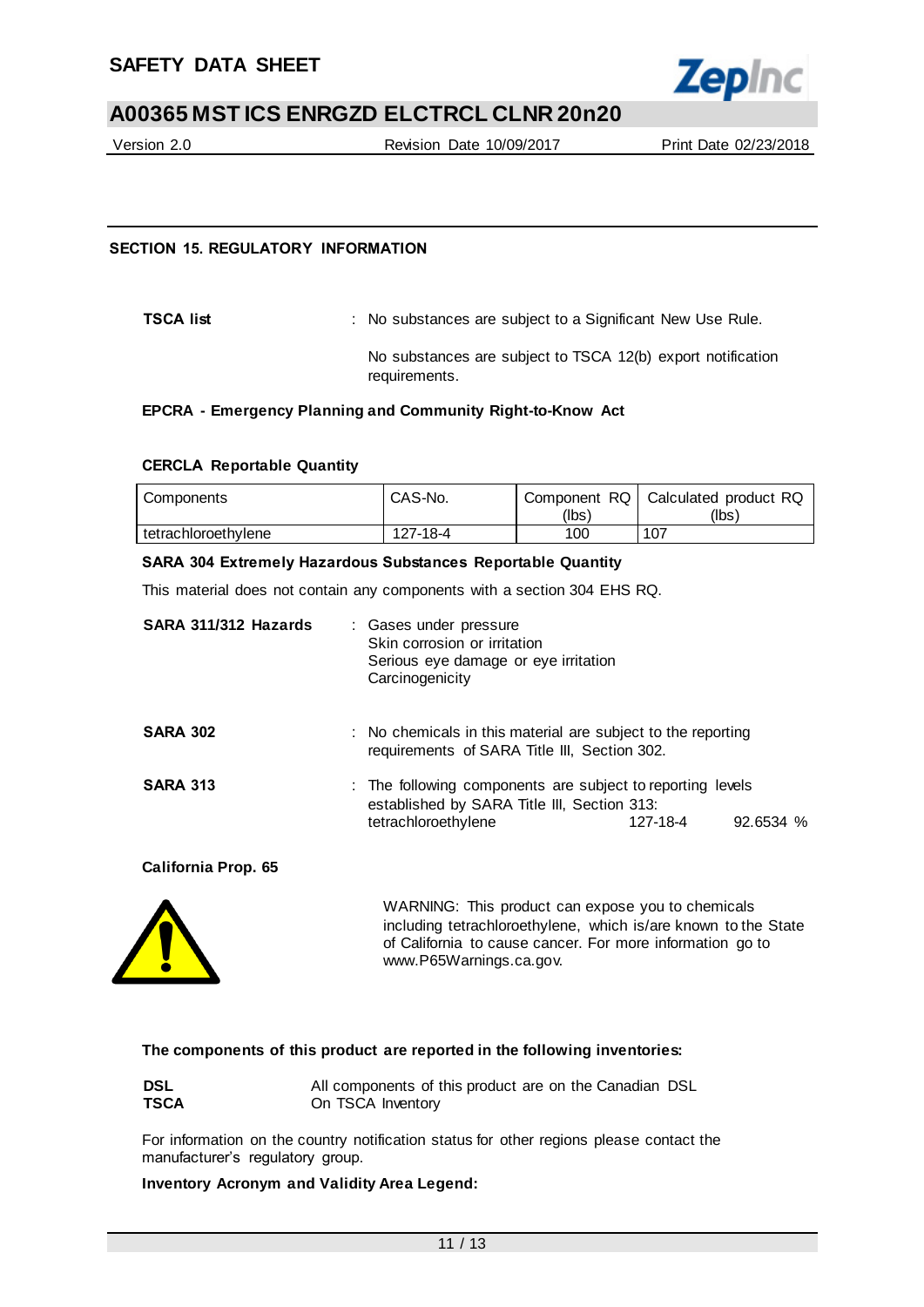

Version 2.0 Revision Date 10/09/2017 Print Date 02/23/2018

TSCA (USA), DSL (Canada), NDSL (Canada)

### **SECTION 16. OTHER INFORMATION**



| <b>OSHA - GHS Label Information:</b>     |                                                                                                                                                                                                                                                                                                                                                                                                                                                                                                                                                                                                                                                                                                                                                                                                                                                                                                                           |
|------------------------------------------|---------------------------------------------------------------------------------------------------------------------------------------------------------------------------------------------------------------------------------------------------------------------------------------------------------------------------------------------------------------------------------------------------------------------------------------------------------------------------------------------------------------------------------------------------------------------------------------------------------------------------------------------------------------------------------------------------------------------------------------------------------------------------------------------------------------------------------------------------------------------------------------------------------------------------|
| Hazard pictograms                        |                                                                                                                                                                                                                                                                                                                                                                                                                                                                                                                                                                                                                                                                                                                                                                                                                                                                                                                           |
| Signal w ord<br><b>Hazard statements</b> | Danger:<br>Contains gas under pressure; may explode if heated. Causes skin irritation. Causes<br>serious eye irritation. May cause cancer.                                                                                                                                                                                                                                                                                                                                                                                                                                                                                                                                                                                                                                                                                                                                                                                |
| Precautionary statements                 | Prevention: Obtain special instructions before use. Do not handle until all safety<br>precautions have been read and understood. Wash skin thoroughly after handling.<br>Wear protective gloves/ protective clothing/ eye protection/face protection.<br><b>Response:</b> IF ON SKIN: Wash with plenty of soap and water. IF IN EYES: Rinse<br>cautiously w ith water for several minutes. Remove contact lenses, if present and easy<br>to do. Continue rinsing. IF exposed or concerned: Get medical advice/attention. If skin<br>irritation occurs: Get medical advice/attention. If eye irritation persists: Get medical<br>advice/attention. Take off contaminated clothing and w ash before reuse.<br>Storage: Protect from sunlight. Do not expose to temperatures exceeding 50 °C/ 122<br>°F. Store in a w ell-ventilated place.<br>Disposal: Dispose of contents/container to an approved w aste disposal plant. |

| Version:              |            |
|-----------------------|------------|
| <b>Revision Date:</b> | 10/09/2017 |
| Print Date:           | 02/23/2018 |

We believe the statements, technical information and recommendations contained herein are reliable, but they are given without warranty or guarantee of any kind. The information in this document applies to this specific material as supplied. It may not be valid for this material if it is used in combination with any other materials. Users should make their own investigations to determine the suitability and applicability of the information for their particular purposes.

12 / 13